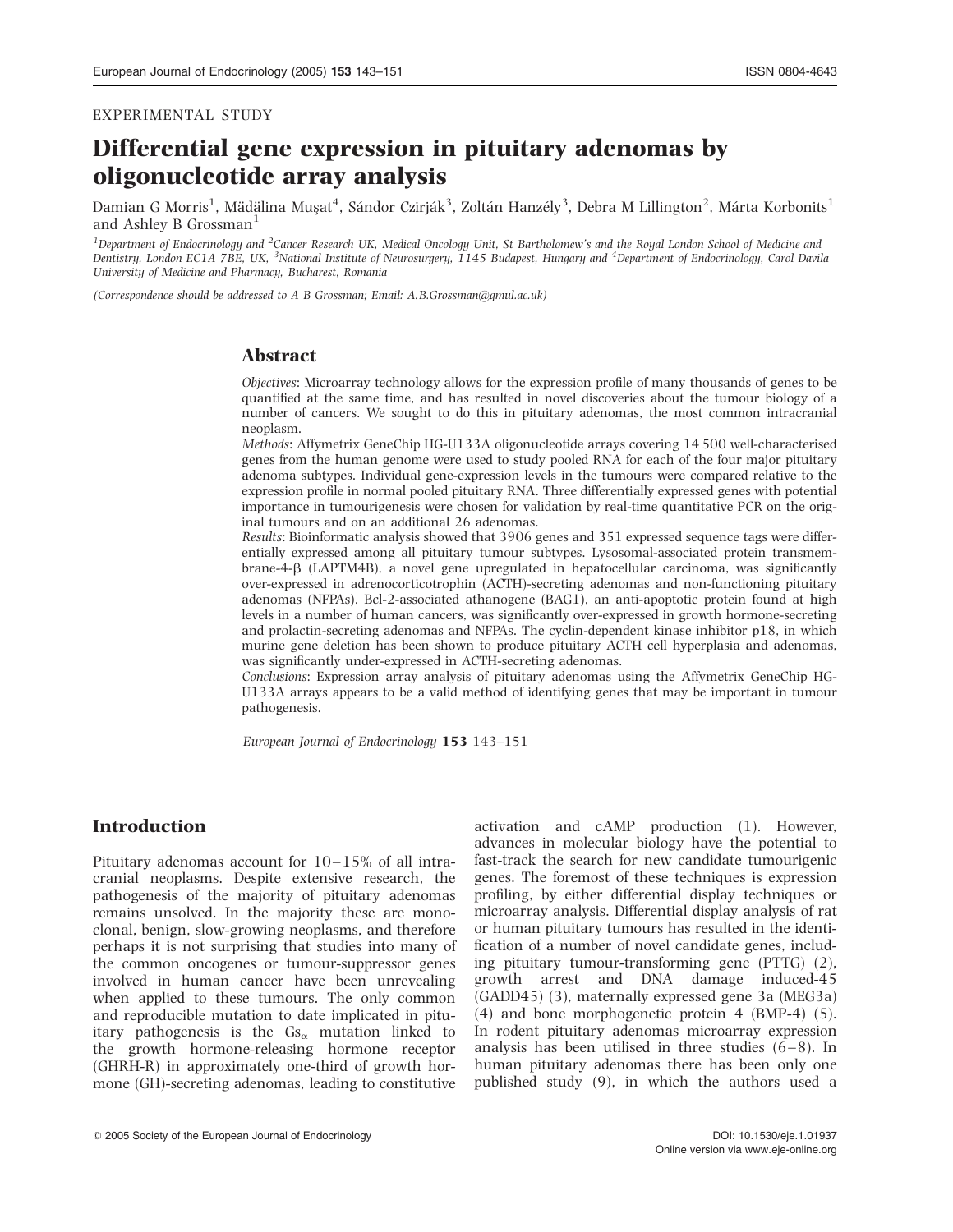cDNA array that contained 7075 genes to compare the expression profile of a normal pituitary sample to single cases of non-functioning pituitary adenoma (NFPA), and GH-, prolactin (PRL)- and adrenocorticotrophin (ACTH)-secreting adenomas: in total, 128 genes were differentially expressed. Of these, three seemed to have oncogenic importance and were examined by realtime quantitative PCR (RQ-PCR) in a further 37 pituitary samples. The orthinine decarboxylase (ODC1) gene was over-expressed in GH-secreting adenomas compared with other tumour types, but was underexpressed in ACTH-secreting adenomas. The C-mer proto-oncogene tyrosine kinase (MERTK) gene was over-expressed in ACTH-secreting adenomas, but was under-expressed in PRL-secreting adenomas. The folate receptor (FR) gene was over-expressed in NFPAs, but was under-expressed in GH- and PRLsecreting adenomas. A subsequent study confirmed the over-expression of the FR at the protein level in NFPAs (10), although it remains to be determined how this is related to tumourigenesis. When searching for potential candidate genes by microarray, the limiting factor is the number of targets represented on each array. In this study we have used the commercially available Affymetrix GeneChip HG-U133A arrays to study pooled RNA from each of the four major pituitary adenoma subtypes: GH-secreting, ACTH-secreting and PRL-secreting pituitary adenomas, and NFPAs. These are in situ-synthesised, high-density oligonucleotide arrays that contain 22 284 probe sets encompassing 18 400 transcripts and variants, including 14 500 well-characterised genes from the human genome. More-detailed information may be found at http://www.affymetrix.com. Expression profiles were compared with that obtained from pooled normal pituitary tissue. Validation of individual gene expression in specific cases was evaluated by RQ-PCR.

# Materials and methods

# Tissue specimens

For the array analysis, it was found that the quantity of high-quality mRNA extractable from a single adenoma was limited; therefore, a total of five human pituitary adenomas of each of the main subtypes (GH-, ACTHand PRL-secreting tumours, and NFPAs) were used to provide the necessary minimum quantity per chip. Five normal human pituitary autopsy specimens obtained from patients with no evidence of any endocrine abnormality and within 12 h of death were also studied. For the RQ-PCR an additional six GH-, eight ACTH- and five PRL-secreting tumours and seven NFPAs were studied. Tissue samples were collected in liquid nitrogen and then stored at  $-80^{\circ}$ C. The tumour type was determined on the basis of clinical and biochemical findings before surgery and by morphological and immunocytochemical analysis of the removed tissue sample.

In order to reduce the possibility of contamination of the tumour tissue by non-adenomatous pituitary tissue during trans-sphenoidal surgery, only GH- and PRL-secreting and NFPA macroadenoma samples (tumours  $\geq 10$  mm diameter) were chosen for analysis. In the case of the ACTH-secreting tumours this was not possible as the majority of tumours are microadenomas  $(<$ 10 mm), and macroadenomas are not representative of the average population of patients with Cushing's disease; however, PCR for the non-corticotroph transcription factor Pit-1 was performed on the ACTH-secreting samples and NFPAs to exclude contamination by normal non-adenomatous pituitary tissue, as described previously (11). In addition, RT-PCR for pro-opiomelanocortin (POMC; the ACTH-precursor) to exclude contamination with corticotrophs, present in normal pituitary, was performed on the GH- and PRL-secreting adenomas (11). Informed consent was obtained from all patients, and the study was approved by the local Ethics Committee (Institutional Review Board).

### RNA extraction

Total RNA was extracted from homogenised frozen tissue using an SV isolation kit (Promega, Southampton, UK), which includes a DNase step. The integrity of the total RNA of each sample was determined by denaturing gel electrophoresis, and the mRNA quantified approximately by spectrophotometry.

### Target preparation and microarray hybridisation

Each of the four subtypes of pituitary adenoma and the normal pituitary tissue was studied using a single array:  $3 \mu$ g total RNA from each of the five individual tumours/normal pituitaries was pooled, concentrated by ethanol precipitation and re-quantified. Further template labelling and array hybridisation was as per the Affymetrix GeneChip Eukaryotic sample and array-processing protocol (Affymetrix, Santa Clara, CA, USA). In brief,  $10 \mu g$  pooled total RNA was synthesised to double-stranded cDNA using SuperScript doublestranded-cDNA synthesis reagents (Invitrogen, Paisley, Scotland, UK). T7- $(dT)_{24}$  primer (Affymetrix) was used for priming the first-strand cDNA synthesis. Purification of the double-stranded cDNA was by phenol/chloroform extraction utilizing Phase-lock gel tubes (Eppendorf), followed by ethanol precipitation. The cDNA was synthesised to cRNA using the BioArray High Yield RNA Transcript labelling kit (Affymetrix): reactions were carried out at  $37^{\circ}$ C for 5 h, with agitation every 30 min. Clean-up of the cRNA using the RNeasy columns (Qiagen, Crawley, Sussex, UK) was performed to remove unincorporated ribonucleotides, prior to quantification by spectrophotometry. The cRNA was fragmented by metal-induced hydrolysis at  $94^{\circ}$ C for 35 min in a buffer (final concentrations, 40 mM Tris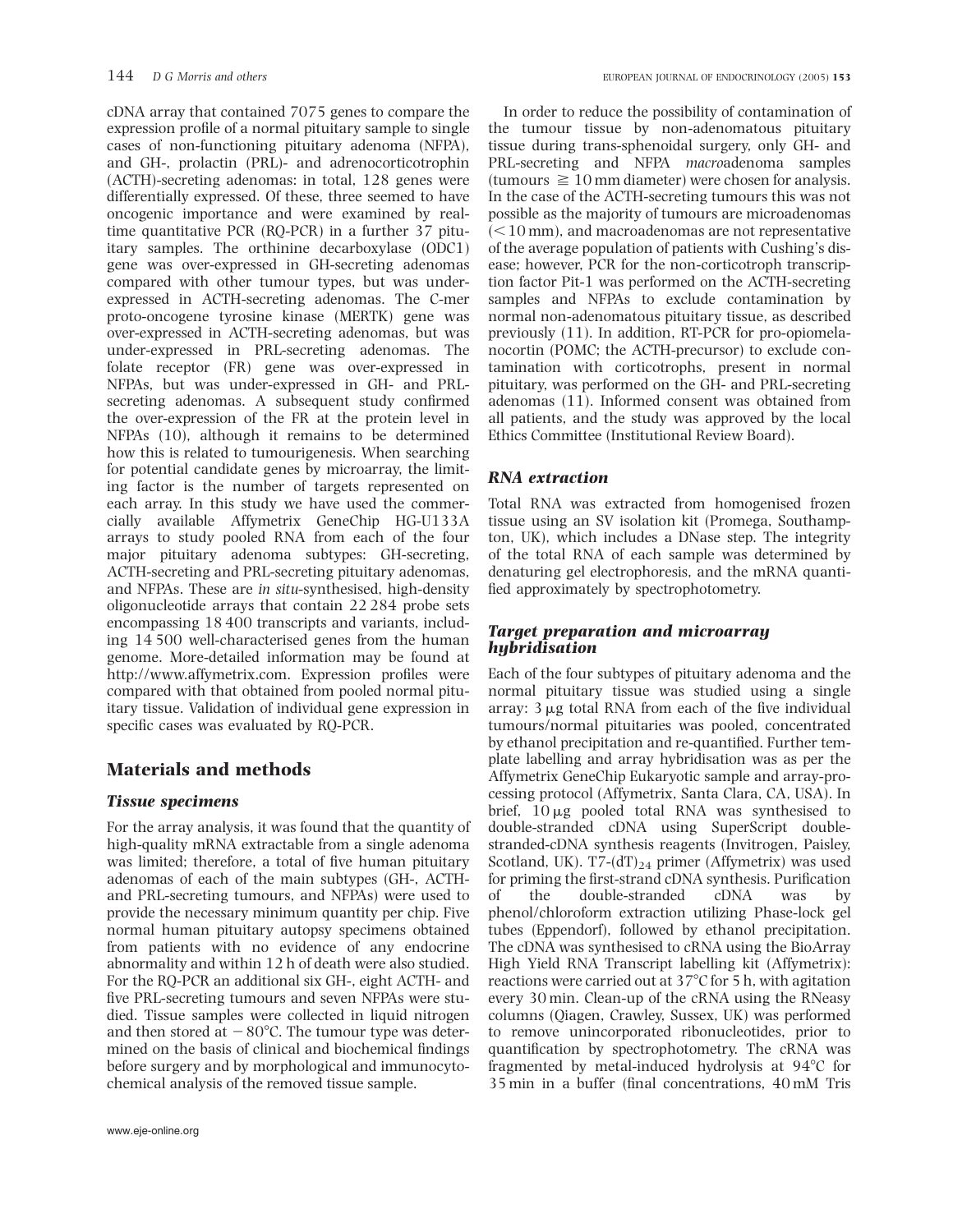acetate, pH 8.1, 100 mM potassium acetate and 30 mM magnesium acetate). Adequate cRNA fragmentation was determined by denaturing gel electrophoresis. The hybridisation cocktail  $(300 \,\mu\text{I})$  was prepared from  $150 \mu l$  2  $\times$  hybridisation buffer (final concentration, 100 mM Mes, 1 M NaCl, 20 mM EDTA and 0.01% Tween 20),  $15 \mu$ g cRNA and 5  $\mu$ l control oligonucleotide B2. Herring sperm and acetylated BSA were added to final concentrations of 0.1 and 0.5 mg/ml respectively. As external controls (spikes), in vitro transcripts of bacterial genes BioB, BioC, BioD and cre were added to final concentrations of 1.5, 5, 25 and 100 pM, respectively. An  $80 \mu l$  aliquot of cocktail was hybridised to a GeneChip Test 3 array (Affymetrix) to examine the target quality, and if this was adequate  $200 \mu l$  cocktail was then hybridised to a GeneChip HG-U133A array. Incubation was performed at  $45^{\circ}$ C for 16 h with constant rotation at 60 r.p.m. Arrays were washed and stained at an Affymetrix fluidics wash station with streptavidinphycoerythrin (SAPE; Molecular Probes, Eugene, OR, USA). Signal amplification was performed by the use of biotinylated anti-streptavidin antibody (Vector Laboratories, Peterborough, Cambs, UK). Scanning was performed on a GeneArray Scanner (Agilent Technologies, Waldbronn, Germany), and the fluorescence intensities of the scanned arrays were analysed with Affymetrix Microarray Suite 5.0.

#### Data measurement and transformation

Using Affymetrix Microarray Suite 5.0 global scaling was applied to the quantification data to adjust the average recorded to a target intensity of 100. Data were then exported into the bioinformatics software GeneSpring 6.0 (Silicon Genetics, Redwood City, CA, USA) for further analysis. Data normalisation was performed to scale the data so that the average intensity value on each array was 1, by dividing each expression value by the median of the expression levels on each chip. The individual gene expression levels for each of the four pituitary adenoma subtype arrays was divided by the expression level in the normal pituitary array. Thus, the data are presented as relative to the expression in normal pituitary tissue. Filtering was then performed to identify genes over- or under-expressed at least 2.0-fold in tumours compared with normal pituitary, based on Affymetrix internal quality-control data. The differentially expressed gene data list and experiment raw data are deposited at http://www.ncbi.nlm.nih.gov/geo/ (GEO accession no. GSE 2175). Further analysis as to the potential relevance of differentially expressed genes in tumourigenesis was achieved by use of the PubMed database (http://www.ncbi.nlm.nih.gov/PubMed).

### RQ-PCR

RQ-PCR for the genes of interest was performed on the pooled RNA samples for each of the pituitary tumour

subgroups and normal pituitary, the RNA of each of the individual samples, and also RNA of the additional 26 pituitary adenomas. Total RNA  $(1 \mu g)$  was reversetranscribed into cDNA using TaqMan reverse transcription reagents (Applied Biosytems, Warrington, Cheshire, UK). Each  $50 \mu l$  reaction mix contained  $5.5 \text{ mM}$ MgCl<sub>2</sub>, 2 mM dNTP mix, 2.5  $\mu$ M random hexamers, 20 U RNase inhibitor, 62.5 U Multiscribe reverse transcriptase and  $1 \mu$ g RNA. Thermal cycling conditions were as follows:  $25^{\circ}$ C for  $10$  min,  $48^{\circ}$ C for  $30$  min and  $95^{\circ}$ C for 5 min.

The RQ-PCR reactions and analysis were carried out using the ABI Prism 7900 Sequence Detection System (Applied Biosytems), which allows for detection of PCR products as they accumulate during the PCR process, rather than assaying the final product after a fixed number of cycles. For each experiment a RQ-PCR for the endogenous control gene 18 S rRNA was also performed for each sample, allowing data to be expressed relative to 18 S rRNA, therefore compensating for any differences in reverse transcriptase efficacy. We had previously determined 18 S rRNA to be the most consistent internal control gene in pituitary tissue, both adenomatous and normal, using the TaqMan Human Endogenous Control Plate (Applied Biosytems) (12). To allow for comparison between RQ-PCR experiments, standard curves were constructed for the genes of interest and 18 S rRNA using human paraganglioma total RNA (lysosomal-associated protein transmembrane-4-b (LAPTM4B) and p18) or human prolactinoma total RNA (Bcl-2-associated athanogene (BAG1)), which were shown to have significant expression of the respective genes. Serial 5-fold dilutions  $(20 \text{ ng/µl-32 pg/µl})$  in TE buffer were performed followed by reverse transcription, and these stocks of cDNAs were used for all experiments. Data from standard curves with a correlation coefficient of less than 0.97 were discounted. RQ-PCR was carried out in triplicate using  $10 \mu l$  reaction volumes containing  $5 \mu l$  TaqMan  $2 \times PCR$  Master Mix,  $200 \text{ nM}$  18 S rRNA or  $250 \text{ nM}$ LAPTM4B, BAG1 and p18 probe, 300 nM 18 S rRNA or 900 nM LAPTM4B, BAG1 and p18 forward primer, 300 nM 18 S rRNA or 900 nM LAPTM4B, BAG1 and p18 reverse primer, at  $50^{\circ}$ C for 2 min and 95 $^{\circ}$ C for 10 min followed by 40 cycles of 95 $\degree$ C for 15 s and 60 $\degree$ C for 1 min.

Primer and probes were synthesised by MWG Biotech, Germany (18S rRNA) or Applied Biosystems (LAPTM4B, BAG1 and p18) with sequences as follows: 18 S rRNA (GenBank accession no. X03205), forward 5'-TCCCCATGAACGAGGAATTC-3', reverse 5'-GTGTAC-AAAGGGCAGGGACTTAA-3', probe 5'-CAACGCAAGCT-TATGACCCGCACTTACT-3': ; LAPTM4B (GenBank accession no. NM018407), forward 5'-CTGGGAGGTGA-CTTTGAGTTCAT-3', reverse 5'-AGAGAAATCGCAATGG-CAATGC-3', probe -ACATGTTGGCATCATCC-3'; BAG1 (GenBank accession no. NM004323), forward 5'-CTGACCAGCTGGAAGAGTTGAATAA-3', reverse 5'-AGAGCTTCAGCTTGCAAATCCTT-3', probe 5'-CCAGCA-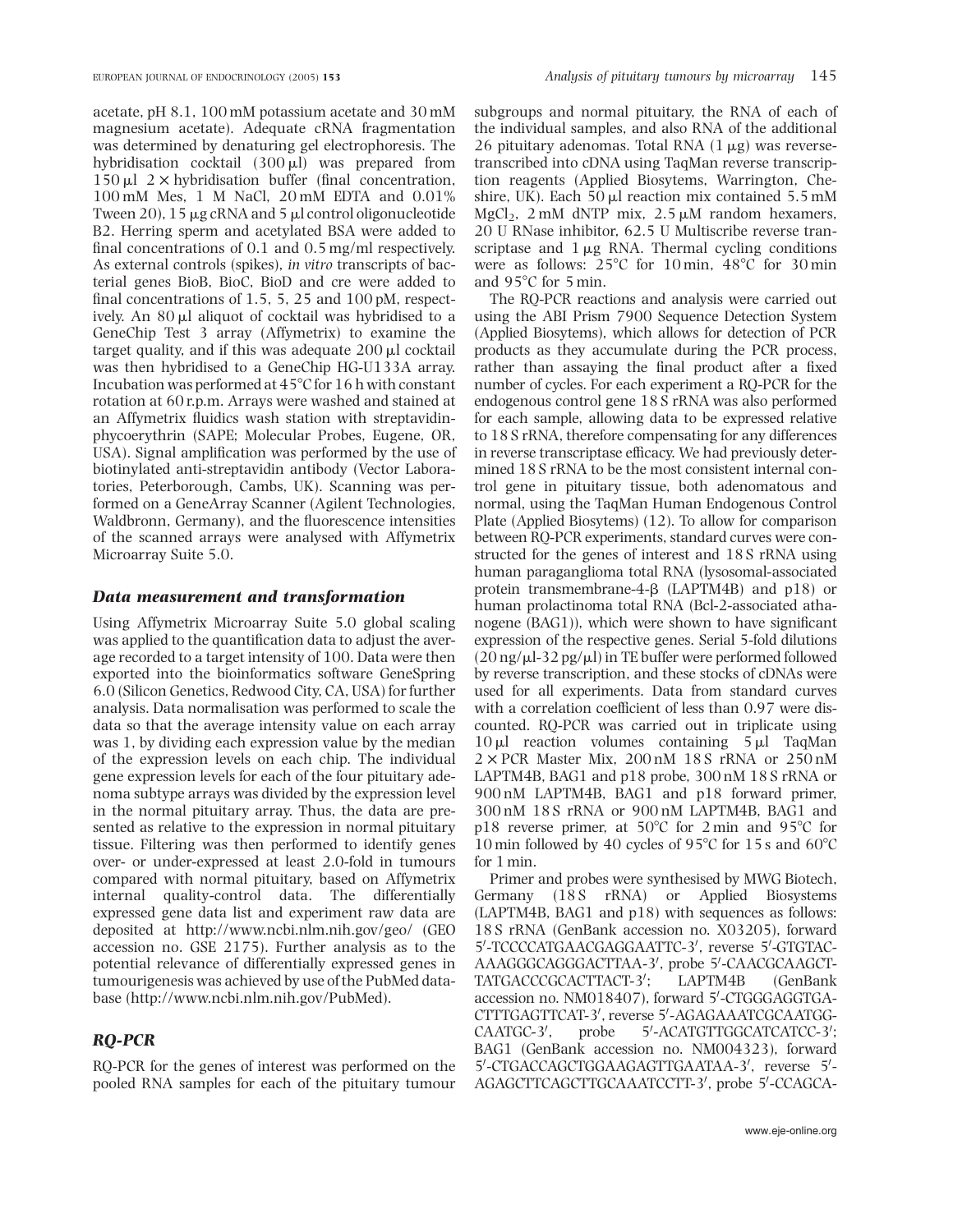GGGTTTTCTCTGCAGGTTATGAAACTT-3'. The probes for LAPTM4B, BAG1 and p18 were conjugated with a minor groove binder. Probes were labelled with the reporter dye (6-carboxy-fluorescein, FAM) at the 5'-end and a non-fluorescent quencher for LAPTM4B, BAG1 and p18 or with the fluorescent dye 6-carboxy-tetramethylrodamine (TAMRA) at the  $3'$  end for  $18 S$  rRNA. Experiments were performed on at least two occasions for each sample.

# Statistical analysis

Data were expressed as the ratio of gene quantity to 18 S rRNA quantity. Data are shown as medians with minimum and maximum values, and 25th and 75th percentile values. The non-parametric Kruskal–Wallis analysis of variance was used to calculate differences in expression between groups of tissues. Significance was taken as  $P < 0.05$ .

# Results

Using the Affymetrix GeneChip HG-U133A oligonucleotide array the expression profiles of each of the four major pituitary adenoma subtypes were obtained and compared with the expression profile of normal autopsy pituitary tissue. In total, 3906 genes and 351 expressed sequence tags (ESTs) were differentially expressed among all the pituitary adenoma subtypes. There were 47 genes and a single EST that were overexpressed uniformly in all the adenoma subtypes, and 127 genes and five ESTs that were under-expressed in all the adenoma subtypes.

# Expression profile of GH-secreting adenomas

In the GH-secreting adenoma array 401 genes and 26 ESTs were over-expressed  $\geq$  2.0-fold, and 921 genes and 80 ESTs were under-expressed  $\geq$  2.0-fold. Compared with other tumour types 135 genes were uniquely over-expressed, and 352 genes uniquely under-expressed. Consistent with the adenoma subtype, GH was the most highly uniquely expressed gene, and the GHRH-R was over-expressed 9.6-fold. Similarly, POMC, the corticotrophin-releasing hormone receptor (CRH-R), PRL, luteinising hormone (LH), follicle-stimulating hormone (FSH) and thyroid-stimulating hormone (TSH) were under-expressed  $>10$ -, 4.5-6.5-, 8.0-, 3.6- and  $>10$ -fold, respectively.

### Expression profile of ACTH-secreting adenomas

In the ACTH-secreting adenoma array 1016 genes and 76 ESTs were over-expressed  $\geq 2.0$ -fold, and 634 genes and 56 ESTs were under-expressed  $\geq 2.0$ -fold. Compared with other tumour types 520 genes were uniquely over-expressed, and 179 genes uniquely under-expressed. Consistent with the adenoma subtype, POMC was the most highly expressed gene, and CRH-R and the glucocorticoid receptor (GR) were overexpressed 3.0- and 2.5-fold, respectively. Similarly, Pit-1, PRL, GH, GHRH-R, LH and TSH were under-expressed 4.4-, 2.4-,  $>$  10-, 3.9-,  $>$  10- and  $>$  10-fold respectively.

## Expression profile of NFPAs

In the NFPA array 890 genes and 52 ESTs were overexpressed  $\geq$  2.0-fold, and 937 genes and 123 ESTs were under-expressed  $\geq$  2.0-fold. Compared with other tumour types 467 genes were uniquely overexpressed, and 370 genes uniquely under-expressed. Consistent with the non-secretory nature of this adenoma subtype, POMC, GH, PRL, LH and TSH were under-expressed  $>10$ -,  $>10$ -,  $>10$ -, 7.7- and  $>10$ fold respectively. However, FSH was over-expressed 7.4-fold. In addition, the CRH-R and GHRH-R were under-expressed 9.4- and 4.1-fold respectively.

# Expression profile of PRL-secreting adenomas

In the PRL-secreting adenoma array 663 genes and 43 ESTs were over-expressed  $\geq$  2.0-fold, and 816 genes and 53 ESTs were under-expressed  $\geq 2.0$ -fold. Compared with other tumour types 275 genes were uniquely over-expressed, and 282 genes uniquely under-expressed. Consistent with the adenoma subtype, PRL was the most highly expressed gene, and Pit-1 was over-expressed 3.7-fold. Similarly, POMC, CRH-R, GR, GH, GHRH-R, LH, FSH and TSH were under-expressed  $>$ 10-, 4.3-, 4.1-, 10-, 7.8-,  $>$  10-, 2.0- and  $>$  10-fold respectively.

# Identification of potential candidate genes

The criteria used for under- and over-expression was a 2-fold difference in expression levels from normal. Very few genes were over-expressed by more than 5-fold in any tumour type (122 of the 2456 genes over-expressed in one or more tumour subtype). Indeed, the majority of genes are only over-expressed 2.0 –3.0-fold (e.g. 89% in GH-secreting tumours, 80% in PRL-secreting tumours). Similarly, the majority of under-expressed genes were in the 2.0 –3.0-fold range. Whereas it was hoped that the more highly differentially expressed genes might yield plausible candidate genes, this did not appear to be the case. Therefore it was necessary to concentrate on more modestly over-/under-expressed genes. Thus three differentially-expressed genes with potential tumourigenic significance, not previously associated with pituitary tumourigenesis, were chosen: LAPTM4B was over-expressed 2.4-fold in the ACTH-secreting adenoma array and 2.3-fold in PRL-secreting adenoma array. LAPTM4B is a recently described integral membrane protein with four transmembrane domains that has been shown to be upregulated at the mRNA and protein level in hepatocellular carcinoma and a number of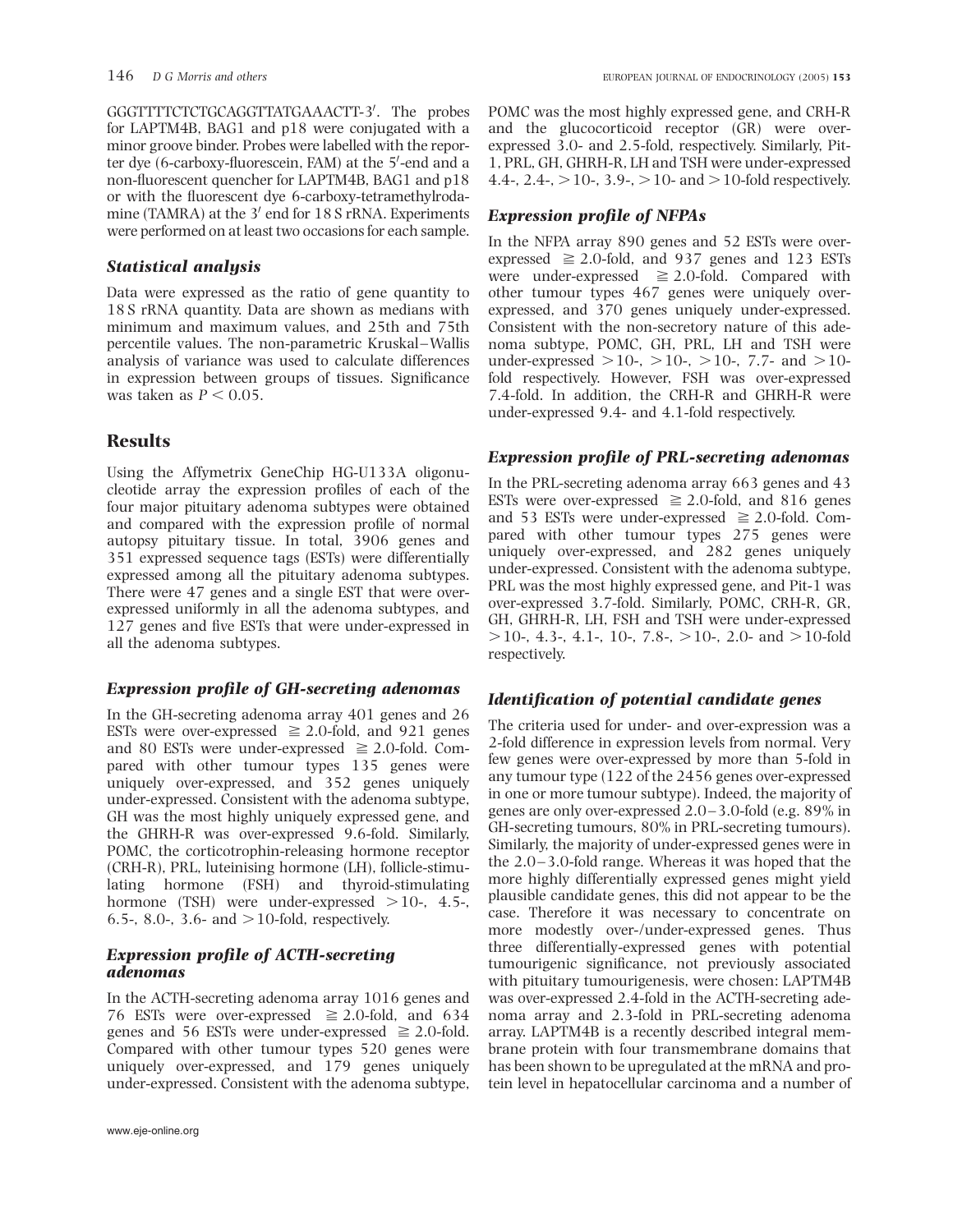other human cancer cell lines (13). Transfection of the LAPTM4B gene into murine 3T3 fibroblasts caused cell proliferation by regulation of cell-cycle control involving upregulation of cyclin E and increased transition of cells into S phase (14).

BAG1 was over-expressed 2.7-fold in the GH-secreting adenoma array and 5.0-fold in the PRL-secreting adenoma array. BAG1 is a multifunctional protein that blocks apoptosis and regulates other diverse pathways involved in cell proliferation and stress responses: BAG1 protein has been found to be over-expressed in a number of human cancers.

The cyclin-dependent kinase (CDK) inhibitor 2C, or p18, was under-expressed 3.2-, 2.6- and 2.2-fold in the GH-secreting adenoma, NFPA and PRL-secreting adenoma arrays, respectively. Through binding and inhibiting CDKs 4 and 6, and thereby preventing cyclin D-dependent phosphorylation of retinoblastoma, p18 is a negative regulator of the cell cycle. Murine gene deletion of p18 has been shown to produce pituitary ACTH cell hyperplasia and adenomas (15). These three genes were subject to further validation by RQ-PCR.

#### RQ-PCR for LAPTM4B, BAG1 and p18

In order to validate the expression patterns of the genes LAPTM4B, BAG1 and p18 as shown by microarray, RQ-PCR was performed on the pooled RNA from the tumours and normals. The results for LAPTM4B confirmed a  $>$  2 fold over-expression in the pooled ACTHand PRL-secreting adenoma RNAs (Fig. 1A). Similarly, BAG1 was confirmed as over-expressed by RQ-PCR in both pooled GH- and PRL-secreting RNAs, but it also appeared to be over-expressed in the pooled NFPA RNA (Fig. 1B). For p18 there was poor correlation, and it appeared to be under-expressed only in the pooled ACTH-secreting adenoma RNA (Fig. 1C).

These findings were essentially confirmed when RQ-PCR was performed on an additional 26 pituitary adenomas. In summary, RQ-PCR on 46 pituitary adenomas (11 GH-, 13 ACTH- and 10 PRL-secreting adenomas, and 12 NFPAs) showed that LAPTM4B was significantly overexpressed in ACTH-secreting adenomas  $(P = 0.007)$  and NFPAs ( $P = 0.02$ ; Fig. 2A); BAG1 was significantly over-expressed in GH-  $(P = 0.005)$  and PRL-secreting  $(P = 0.007)$  adenomas and NFPAs  $(P = 0.01;$  Fig. 2B), while p18 was significantly under-expressed in ACTHsecreting adenomas  $(P = 0.04)$  compared with normal pituitary tissue ( $n = 5$ ; Fig. 2C). Side-by-side comparison of the expression profiles of the genes by RQ-PCR (pooled and total tumours) and microarray is given in Table 1.

#### **Discussion**

The aim of this study was to identify novel differentially expressed genes in pituitary adenomas compared with normal pituitary that may be important candidates in the pathogenesis of these poorly understood tumours. In addition, the ability to study the expression profile of over 14 000 genes simultaneously is a powerful analytical tool that should in principle help unravel the complex molecular changes present in the change from normal pituitary tissue to adenoma. The purpose of using pooled RNA for the microarray analysis was to try and improve the specificity of gene-expression results within each tumour subtype, and also within the normal pituitary tissue, without the need to use multiple arrays. This experimental design appeared to be largely validated in the over-expressed genes LAPTM4B and BAG1, although it is apparent by the RQ-PCR results on the individual tumour samples pooled that within tumour subtypes there is marked variability in the expression levels for certain genes (Fig. 1). This seems to have skewed some of the microarray results (e.g. LAPTM4B expression in PRL-secreting tumours), but not others (e.g. BAG1 expression in GH-secreting tumours), when judged by RQ-PCR validation on the larger group of tumours (Table 1). A demonstration of the robust nature of this novel technology is the remarkable similarity of the results compared with RQ-PCR results from the cDNA array study published by Evans and colleagues (9): they showed (i) that MERTK was over-expressed in ACTH-secreting adenomas up to 13-fold, but was under-expressed in PRL-secreting adenomas, (ii) that the FR gene was over-expressed in NFPAs up to 30-fold, but was under-expressed in

Table 1 Side-by-side comparison of the expression profiles of the genes LAPTM4B, BAG1 and p18 as measured by (1) microarray analysis, (2) RQ-PCR of the pooled sample RNA and (3) RQ-PCR of the total pituitary tumours for each of the pituitary adenoma subtypes.

|             | <b>LAPTM4B expression</b> |                  |                 | <b>BAG1</b> expression |                  |                 | p18 expression |                  |                        |
|-------------|---------------------------|------------------|-----------------|------------------------|------------------|-----------------|----------------|------------------|------------------------|
|             | Microarray                | RQ-PCR<br>pooled | RQ-PCR<br>total | Microarray             | RQ-PCR<br>pooled | RQ-PCR<br>total | Microarray     | RQ-PCR<br>pooled | <b>RQ-PCR</b><br>total |
| <b>NFPA</b> |                           |                  |                 |                        |                  |                 |                |                  |                        |
| GH          |                           |                  |                 |                        |                  | ∸               |                |                  |                        |
| <b>ACTH</b> |                           |                  |                 |                        |                  |                 |                |                  |                        |
| PRL         |                           |                  |                 |                        |                  |                 |                |                  |                        |

 $0 =$  No change in expression relative to normal pituitary;  $+$  = over-expression relative to normal pituitary; - = under-expression relative to normal pituitary.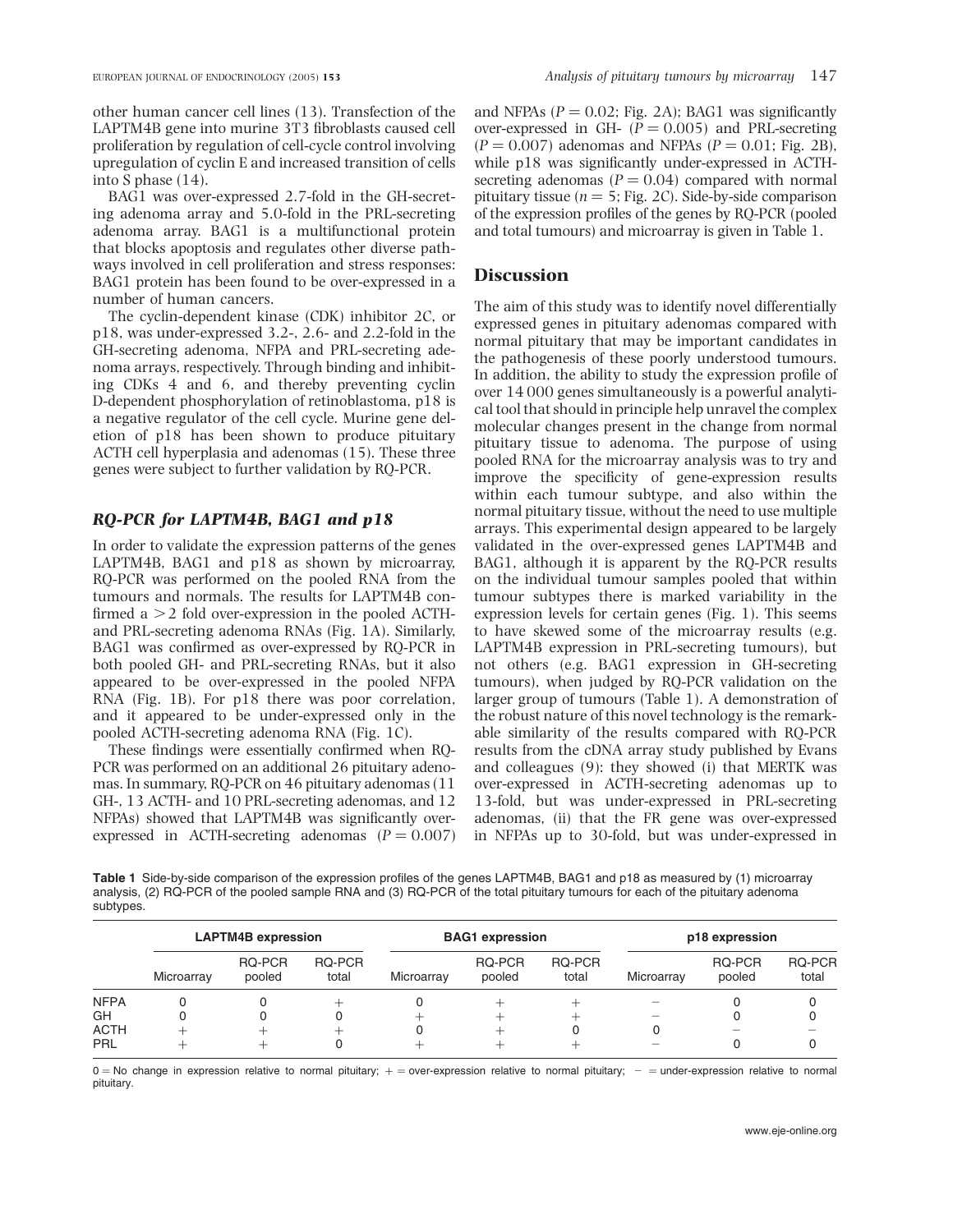

Figure 1 Graphs showing the fold change in mRNA expression levels by RQ-PCR of LAPTM4B (A), BAG1 (B) and p18 (C) in the pooled normal pituitary and pituitary adenoma samples studied by Affymetrix Gene-Chip HG-U133A oligonucleotide array (right), and also the individual samples from which the pooled samples were formed (left). Gene-expression levels in each sample were normalised to the expression of the internal control 18 S rRNA in the same sample. For the pooled samples the fold change in expression from normal pituitary controls was calculated by dividing the pooled adenoma expression value by the pooled normal pituitary expression value, and in the case of the individual samples the expression value divided by the mean of the expression values for the five normal pituitary samples. The levels of gene expression by Affymetrix array in the pooled adenoma samples are given for comparison (black bars). The dotted lines represent the cut-off for over- or underexpression. LAPTM4B was significantly overexpressed in ACTH-secreting adenomas  $(*P = 0.02)$ . BAG1 was significantly overexpressed in GH-secreting adenomas  $(*P = 0.008)$ , NFPAs  $(*P = 0.006)$  and PRLsecreting adenomas  $(**P < 0.0001)$ . p18 was significantly underexpressed in ACTHsecreting adenomas ( $P = 0.009$ ). The non-parametric Kruskal–Wallis analysis of variance was used to calculate differences in expression between groups.

GH- and PRL-secreting adenomas; and (iii) that the ODC1 gene was over-expressed in GH-secreting adenomas compared with other tumour types but not normal pituitary, but was under-expressed in ACTHsecreting adenomas compared with normal, GH-secreting adenomas and NFPAs (9). On the Affymetrix Gene-Chip HG-U133A array MERTK was over-expressed in ACTH-secreting adenomas 6.4-fold, and underexpressed 2.5-fold in PRL-secreting tumours, whereas the FR was over-expressed in NFPAs 13-fold and underexpressed in GH- and ACTH-secreting adenomas (2.1 and 2.3-fold respectively); there was a trend towards under-expression in the PRL-secreting adenomas (1.69-fold), but it did not meet our cut-off criterion. ODC was under-expressed in the ACTH-secreting adenoma compared with the GH-secreting adenomas (2.2 fold), but not compared with normal pituitary or NFPAs. In addition, vimentin was under-expressed in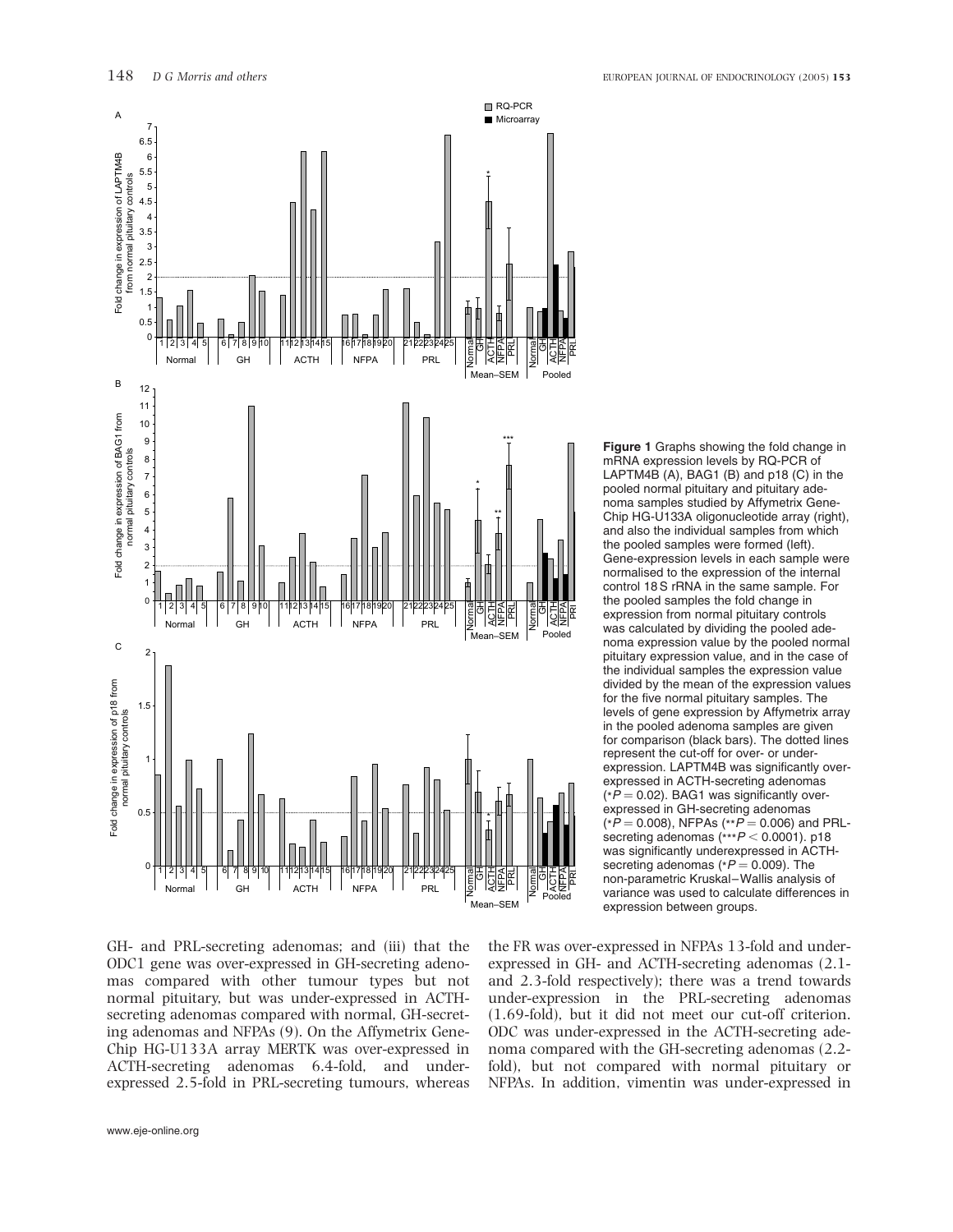

all tumour types in our study as demonstrated previously by the cDNA array study. We were also interested to analyse the gene-expression results obtained by oligonucleotide array of other candidate pituitary genes previously identified by other technologies. PTTG was overexpressed in ACTH-secreting adenomas (3.4-fold), but was not significantly different from normal pituitary in NFPAs or GH- and PRL-secreting tumours (1.6-, 0.8 and 1.4-fold, respectively). This is at odds with the results from McCabe et al.(16), which showed PTTG to be overall significantly over-expressed in NFPAs and GH-secreting tumours, although interestingly the highest expression levels were in ACTH-secreting adenomas. However, it should be noted that a significant number of individual pituitary tumours have expression levels  $<$  2-fold above normal pituitary (17). It was more difficult to make correlations with other reported genes: MEG3a transcript was not represented on the array;  $GADD45\gamma$  did not appear to be expressed in our normal pituitary sample; and BMP-4 was absent from normal pituitary and all tumour types. In addition, we have recently identified Akt1 and Akt2 to be over-expressed in pituitary adenomas, and in particular NFPAs (18). This correlates with the microarray data on Akt1, which show a 2.5-fold over-expression in NFPAs. Unfortunately, Akt2 is not represented on the HG-U133A array.

Our results show that LAPTM4B is differentially over-expressed in ACTH-secreting adenomas and NFPAs. Several studies indicate that LAPTM4B plays an important role in tumourigenesis (13, 14, 19), although its exact mechanism of action remains to be elucidated. The over-expression in ACTH-secreting tumours demonstrated by the microarray analysis and confirmed with the RQ-PCR analysis of grouped tumours may relate to the abundant lysosomes present in corticotroph adenomas (20). It should be noted that differences in gene expression between normal pituitary and ACTH-secreting tumours may possibly be due to differences in the clonal composition between the samples, in that in the normal pituitary corticotroph cells represent less than 20% of the total cells, and in ACTH-secreting adenomas greater than 80%.

*R*

Figure 2 Graphs showing the mRNA expression levels of LAPTM4B (A), BAG1 (B) and p18 (C) in normal pituitary ( $n = 5$ ), GH-secreting adenomas ( $n = 11$ ), ACTH-secreting adenomas  $(n = 13)$ , NFPAs  $(n = 12)$  and PRL-secreting adenomas  $(n = 10)$ by RQ-PCR. The whiskers represent the maximum and minimum values, the boxes represents the 25th and 75th percentile ranges of values, and the thick line in each box represents the median value. LAPTM4B was significantly over-expressed in ACTHsecreting adenomas ( $P = 0.007$ ) and NFPAs ( $P = 0.02$ ) compared with normal pituitary tissue. BAG1 was significantly overexpressed in GH-secreting adenomas ( $P = 0.005$ ), NFPAs  $(*P = 0.01)$  and PRL-secreting adenomas  $(***P = 0.007)$  compared with normal pituitary tissue. p18 was significantly underexpressed in ACTH-secreting adenomas ( $P = 0.04$ ) compared with normal pituitary tissue. The non-parametric Kruskal–Wallis analysis of variance was used to calculate differences in expression between groups.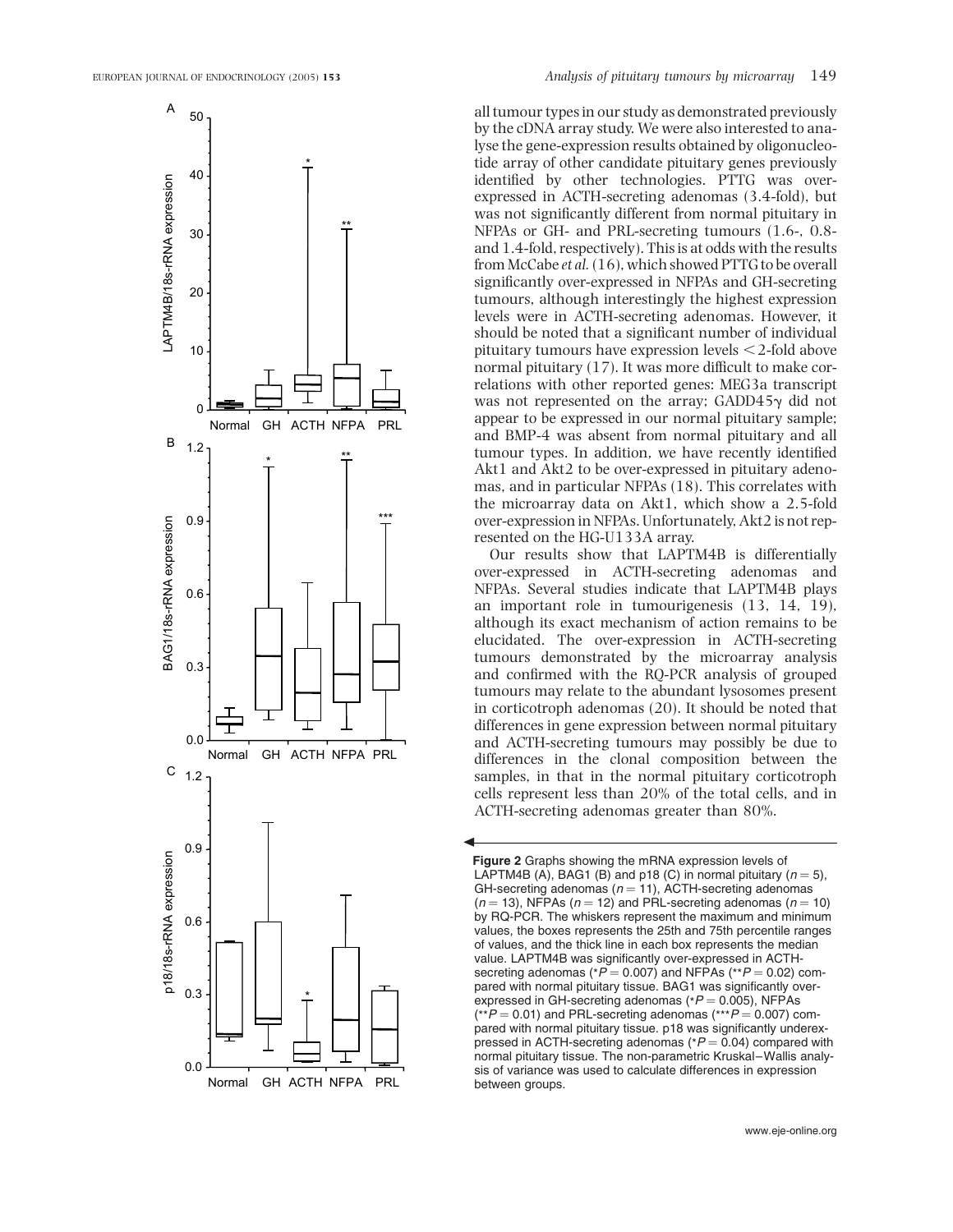BAG1 was significantly over-expressed in GH- and PRL-secreting adenomas; this was confirmed by the RQ-PCR analysis, which also suggested over-expression in the NFPAs. In addition to enhancing the antiapoptotic effects of the proto-oncogene Bcl-2 (21), BAG1 augments the activity of several other proteins important in oncogenesis (22, 23). BAG1 protein is found to be over-expressed in a number of human cancer cell lines, including breast, colon, leukaemia/lymphoma and prostate (24). In a recent study injection of human breast cancer cells transfected with BAG1 into mouse mammary fat pads resulted in larger tumours than controls (25). It remains to be determined what the protein expression of BAG1 is in pituitary adenomas, and whether transfection of BAG1 into pituitary adenoma cells affects growth.

We found that the CDK inhibitor p18 was significantly under-expressed in various tumour types, although RQ-PCR analysis did not confirm this, and instead indicated significant under-expression only in ACTH-secreting adenomas; this latter finding was confirmed in the grouped tumour data. The reasons for this discrepancy are unclear, but may possibly be due to error from small differences in fluorescence values at low levels, as the actual expression value of p18 in the normal pituitary was below the median expression value and therefore expression levels in the tumours were even lower. It is interesting to note that in their study Evans and colleagues (9) also showed less good correlation between microarray and RQ-PCR results when genes were under-expressed as opposed to when they were overexpressed (9). Members of the INK4 family of CDK inhibitors, which includes p16 (INK4A) and p18 (INK4C), specifically bind to CDK4 and CDK6, and prevent cyclin D-dependent phosphorylation of retinoblastoma and progression through the cell cycle. Under-expression of p16 mRNA and protein is well described in human pituitary tumours (26, 27), and this has been shown to be due to DNA methylation, at least in NFPAs (28). Our microarray results also confirmed p16 to be underexpressed in ACTH- and PRL-secreting tumours and NFPAs by 2.4-, 2.8- and 3.4-fold, respectively. A mouse model with deletion of p18 was created by Franklin and colleagues in 1998, these mice developing widespread organomegaly. Of particular interest was the progressive development of intermediate and anterior pituitary lobe hyperplasia leading to the development of intermediate lobe adenomas by 10 months of age. These adenomas stained strongly for ACTH (15). The same study also demonstrated that mice lacking both p18 and p27 (a member of the KIP family of CDK inhibitors) invariably died from pituitary adenomas by 10 months, suggesting that these two genes mediate two separate pathways to suppress pituitary tumourigenesis. We have previously demonstrated low levels of nuclear p27 in corticotroph tumours compared with other tumour types (29). If it is confirmed that p18 is also under-expressed at the protein level in corticotroph

www.eje-online.org

tumours, it would suggest that these tumours are relatively deficient in both p27 and p18, which may synergise, as in the mouse model, in pituitary tumourigenesis. It maybe that alterations in p18 expression, like p16, are influenced by gene methylation.

In conclusion, we have determined the expression profile of more than 14 000 genes in the four major subtypes of human pituitary adenomas. This shows that many thousands of genes are differentially expressed compared with normal non-adenomatous pituitary tissue. We have confirmed by RQ-PCR that three genes with potential tumourigenic significance, LAPTM4B, BAG1 and p18, are dysregulated at the mRNA level in pituitary tumours. Further investigation is required into the protein expression and functional relevance of these three genes in pituitary adenomas, and the search for other potential candidate genes continues.

### Acknowledgements

This project was funded in part by donations from the Bart's Foundation for Research and the St Bartholomew's & Royal London Charitable Foundation, and the Jennifer Davidson Memorial Fund for Research into Cushing's Disease. M K is supported by the Medical Research Council.

#### References

- 1 Landis CA, Masters SB, Spada A, Pace AM, Bourne HR & Vallar L. GTPase inhibiting mutations activate the alpha chain of Gs and stimulate adenylyl cyclase in human pituitary tumours. Nature 1989 340 692–696.
- 2 Pei L & Melmed S. Isolation and characterization of a pituitary tumor-transforming gene (PTTG). Molecular Endocrinology 1997 11 433–441.
- 3 Zhang X, Sun H, Danila DC, Johnson SR, Zhou Y, Swearingen B & Klibanski A. Loss of expression of GADD45 gamma, a growth inhibitory gene, in human pituitary adenomas: implications for tumorigenesis. Journal of Clinical Endocrinology and Metabolism 2002 87 1262–1267.
- 4 Zhang X, Zhou Y, Mehta KR, Danila DC, Scolavino S, Johnson SR & Klibanski A. A pituitary-derived MEG3 isoform functions as a growth suppressor in tumor cells. Journal of Clinical Endocrinology and Metabolism 2003 88 5119–5126.
- 5 Paez-Pereda M, Giacomini D, Refojo D, Nagashima AC, Hopfner U, Grubler Y, Chervin A, Goldberg V, Goya R, Hentges ST et al. Involvement of bone morphogenetic protein 4 (BMP-4) in pituitary prolactinoma pathogenesis through a Smad/estrogen receptor crosstalk. PNAS 2003 100 1034–1039.
- 6 Goidin D, Kappeler L, Perrot J, Epelbaum J & Gourdji D. Differential pituitary gene expression profiles associated- to aging and spontaneous tumors as revealed by rat cDNA expression array. Endocrinology 2000 141 4805–4808.
- 7 Wood WM, Sarapura VD, Dowding JM, Woodmansee WW, Haakinson DJ, Gordon DF & Ridgway EC. Early gene expression changes preceding thyroid hormone-induced involution of a thyrotrope tumor. Endocrinology 2002 143 347-359.
- 8 Mohammad HP, Seachrist DD, Quirk CC & Nilson JH. Reexpression of p8 contributes to tumorigenic properties of pituitary cells and appears in a subset of prolactinomas in transgenic mice that hypersecrete luteinizing hormone. Molecular Endocrinology 2004 18 2583–2593.